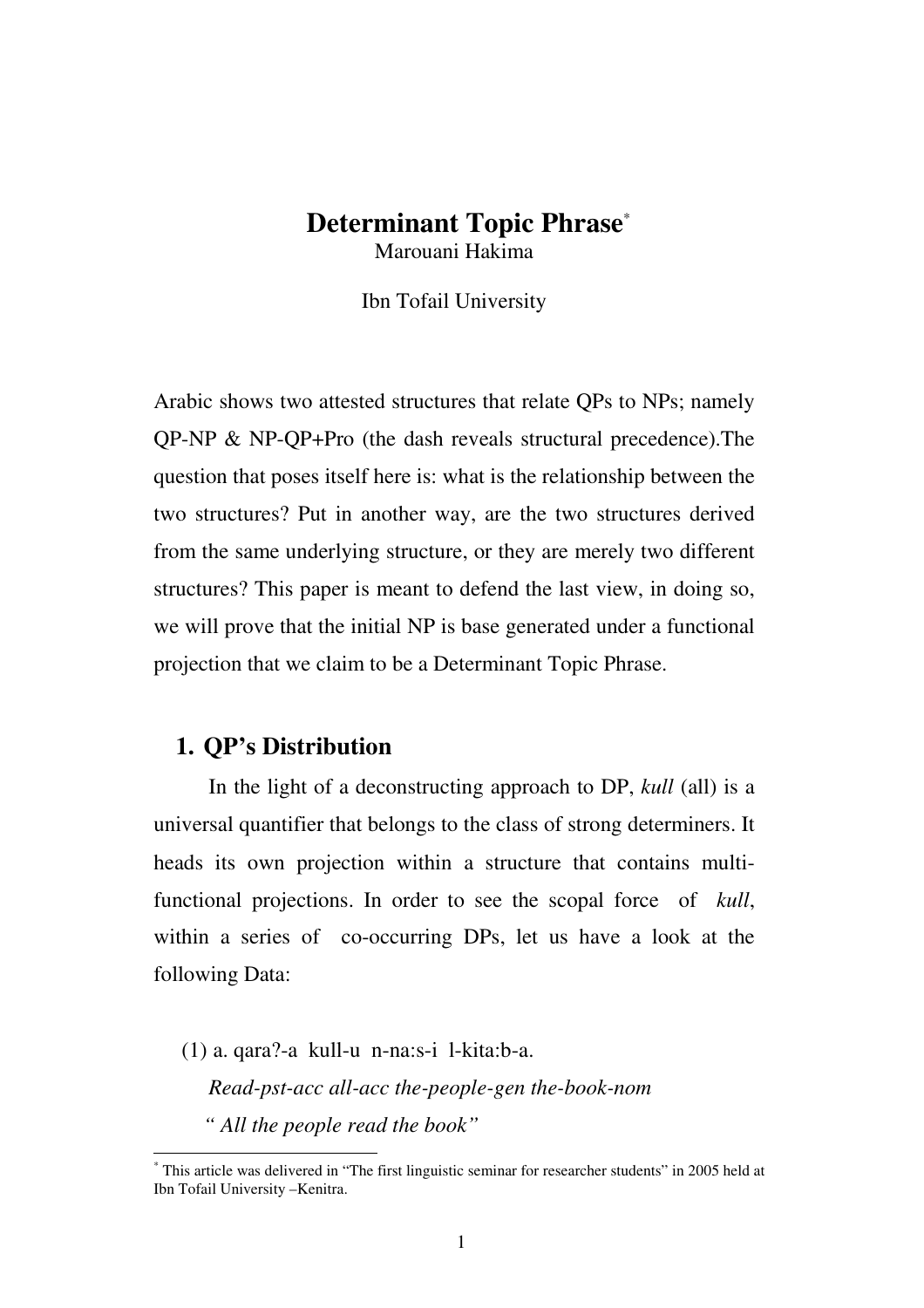b. \* qara?-a al-kull-u nna:s-i l-kitab-a  *Read-pst-acc the-all-acc the-people-gen the-book-nom " the all the people read the book"* 

(2) a. Kull-u ha:?ula:?-I l-?awla:du abna:?i: *All-nom those the-boys children-my "All those boys are my children"*  b.\* ha:?ula:?-I Kull-u l-?awla:d-i abna:?i:  *those All-nom the-boys children-my "those All boys are my children"* 

(3)a. kullu oala: oat-i fitya: n yuhibu: n-a l-kurat-a.  *every-nom three-gen boys like the-ball "every three boys like the ball"*  b.\* ala:at-u kullu fitya:n yuhibu:n-a l-kurat-a.

 *three-nom every boys like the-ball "three every boys like the ball"* 

(4)a. kull-u Sa؟b-i lmaγ rib-i ðawwa:q  *All-nom people the-morocco-gen gourmet "All the Moroccan people is gourmet"*  b.\* Sa؟b-u lmaγ rib-i kull ðawwa:q  *people the-morocco-gen All-nom gourmet "the people of Morocco All is gourmet"* 

The data above show that whenever a determiner precedes the quantifier *Kull*, the resulting structure is an ungrammatical one; as is the case in the (b) examples such as: the definite article in (1b), Demonstrative in (2b), numeral in (3b), and the genitive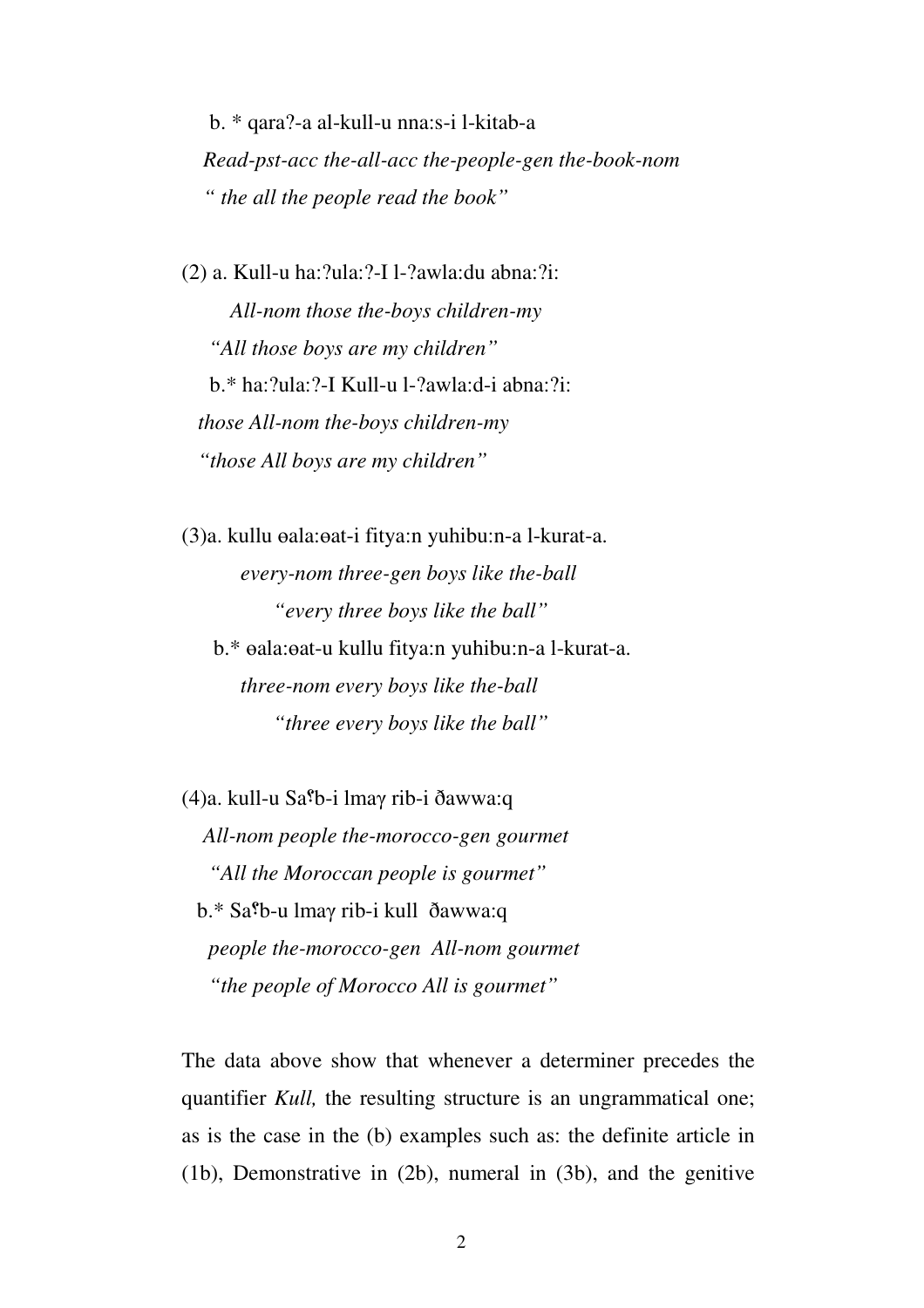construction in (4b), while the opposing examples in which *Kull* precedes the other determiners are well formed (see (1a), (2a), (3a), (4a)). Therefore, we assume the following generalization:

#### (5) *QP is the highest functional projection within DP.*

According to (5), we can say that QP-XP-NP is the canonical order structure in Arabic.

# **2. Raising NP or Lowering QP?**

 Our claim that there is a determinant Topic phrase necessitates the presentation of a set of arguments that support it. Before doing so, we have to precise the projection that caused the difference between the two structures. Let us have a look at the following examples:

(6) a. kullu l?atfa:li bari:?u :na

 *All-nom the-children innocent-acc*  b. al-atfa:lu kulluhum bari:?u :na  *the-children all-nom-them innocent-acc* 

 If we assume that (6b) is derived from (6a) by moving some constituent (by virtue of the generalization in 5) then we are obliged to pose the following question: is (6a) subject to NP's raising or to QP's lowering?

 The assumption that QP has undergone a lowering process violates a set of constraints on movement; the important one is counter cyclicity condition. As is well known, any moved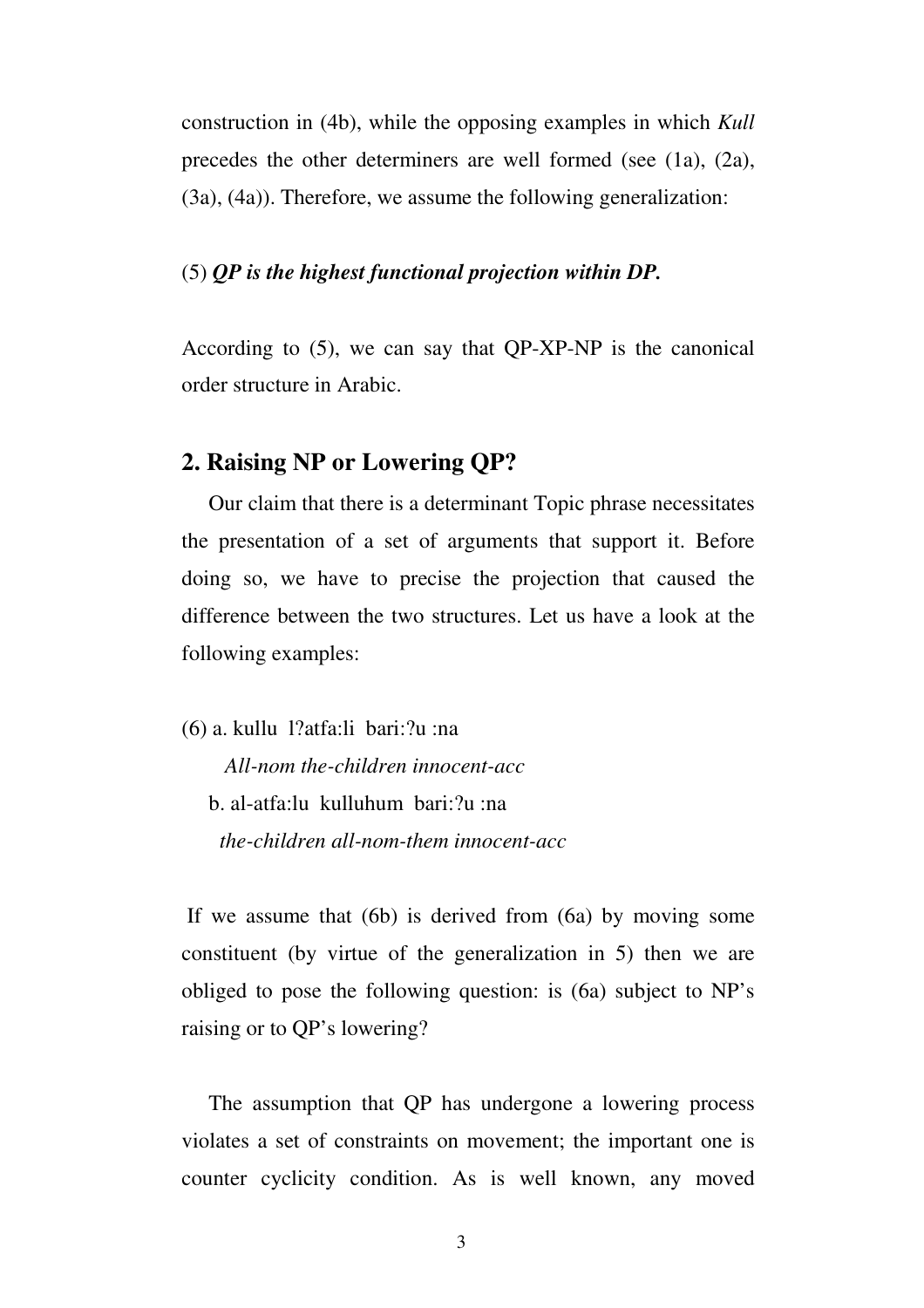constituent leaves a trace or an empty category that must be licensed according to ECP. Therefore, if QP is lowered, it can not license its trace in the absence of C-command, hence, the violation of ECP. So we are left with the sole option that respects the conditions of movement; namely raising.

#### **3. NP-QP**

 The assumption that NP is raised to a pre-QP position is a counter example to the generalization stated in (5). Especially that such an assumption means that there is some functional projection that heads the quantifier Phrase.

(7) a. anna:su kullu-hum qara?u : lkita :ba  *The –people-nom all-Pro read-pst-pl the book-acc " All the people read the book"*  b. ?alma:?u kulluhu ؟aðb *the water-nom all-pro-nom fresh "all the water is fresh"*  c. ?almaγribu kullu Ša؟bihi yuhibbu ssala:ma *the morocco- nom all-nom nation-Pro-gen love-prst –nom peace* 

 *" all the Moroccans love peace"* 

The data in (7) above show that the NP precedes QP which is a counter evidence against the generalization in (5). However, in order to get rid of this dilemma, we can assume that the NP has moved to the specifier of the QP, which gives rise to Pro as a result to spec-head agreement.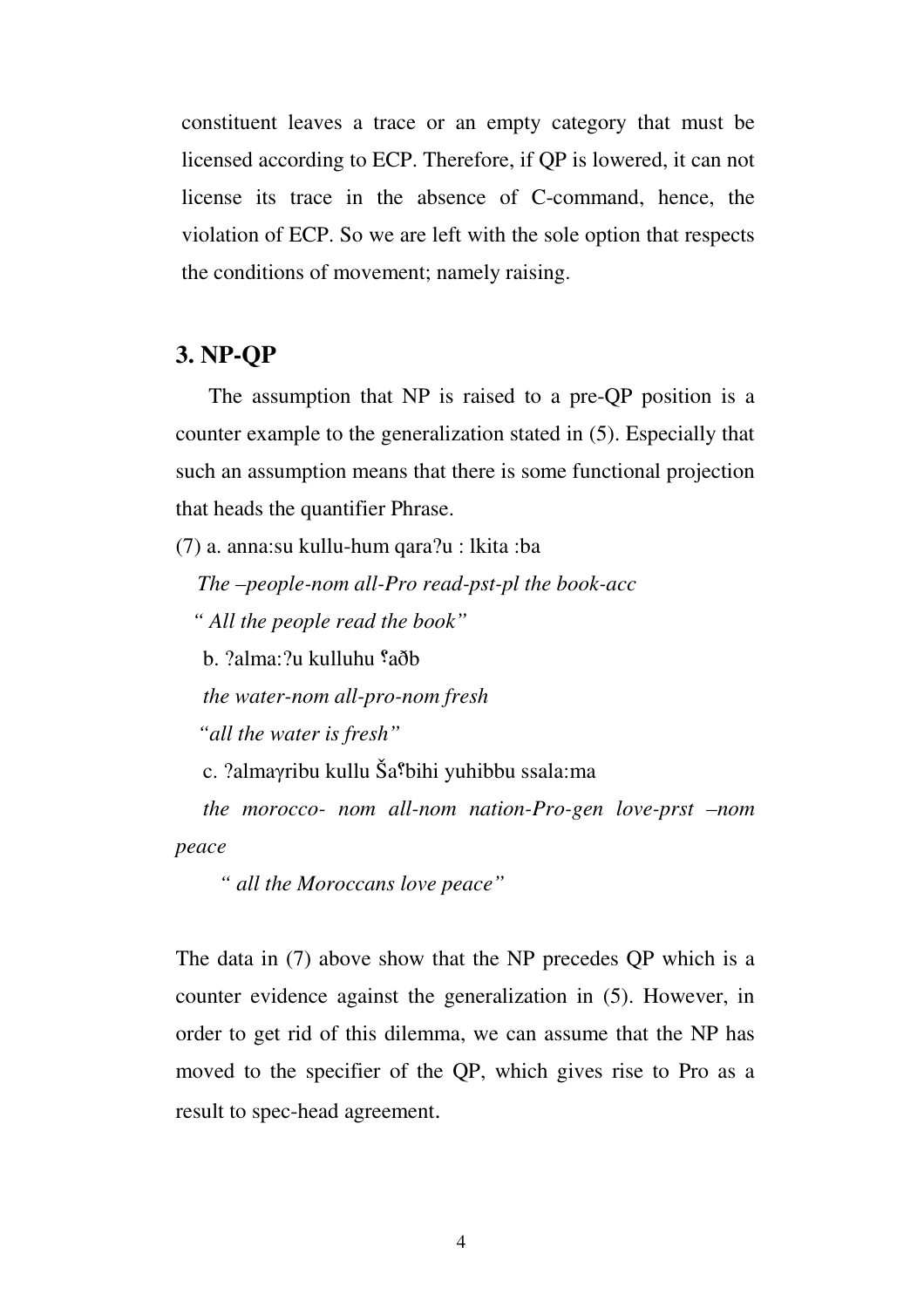#### **4. Against movement**

 According to Chomsky (1995), movement of any constituent is a response to the last resort principle. Therefore, the assumption above faces other counter arguments proving that the NP is base generated under the Determinant Topic Phrase.

## **4.1 Case**

 Assuming that the initial NP has moved to spec of QP, this entails that the NP will retain its genitive Case, especially that Case assigns syntactic positions.

(8) a. kullu lmasa:bi:hi modi:?atun  *All-nom the-lamps -gen light –nom " all the lamps are lightened"*  b-?almasa:bi:hu kulluha: modi:?atun *Lamps-nom All-nom light –nom*  " The lamps all of them are lightened" (9) a. kullu l<sup>o</sup>a:lami yabhaou <sup>o</sup>an ssala:mi *All-nom the-world look for about peace-gen*  b. ?ISa:lamu kulluhu yabhaou:na Sani ssala:mi *the-world All-nom look for-Pro about peace-gen* 

The examples above reveal that the initial NP did not retain its genitive Case as it was expected. The same behavior is carried out by genitive structures in Hungarian Data:

(10) a. A Mari calap-ja *The Mari hat-3rd prs poss*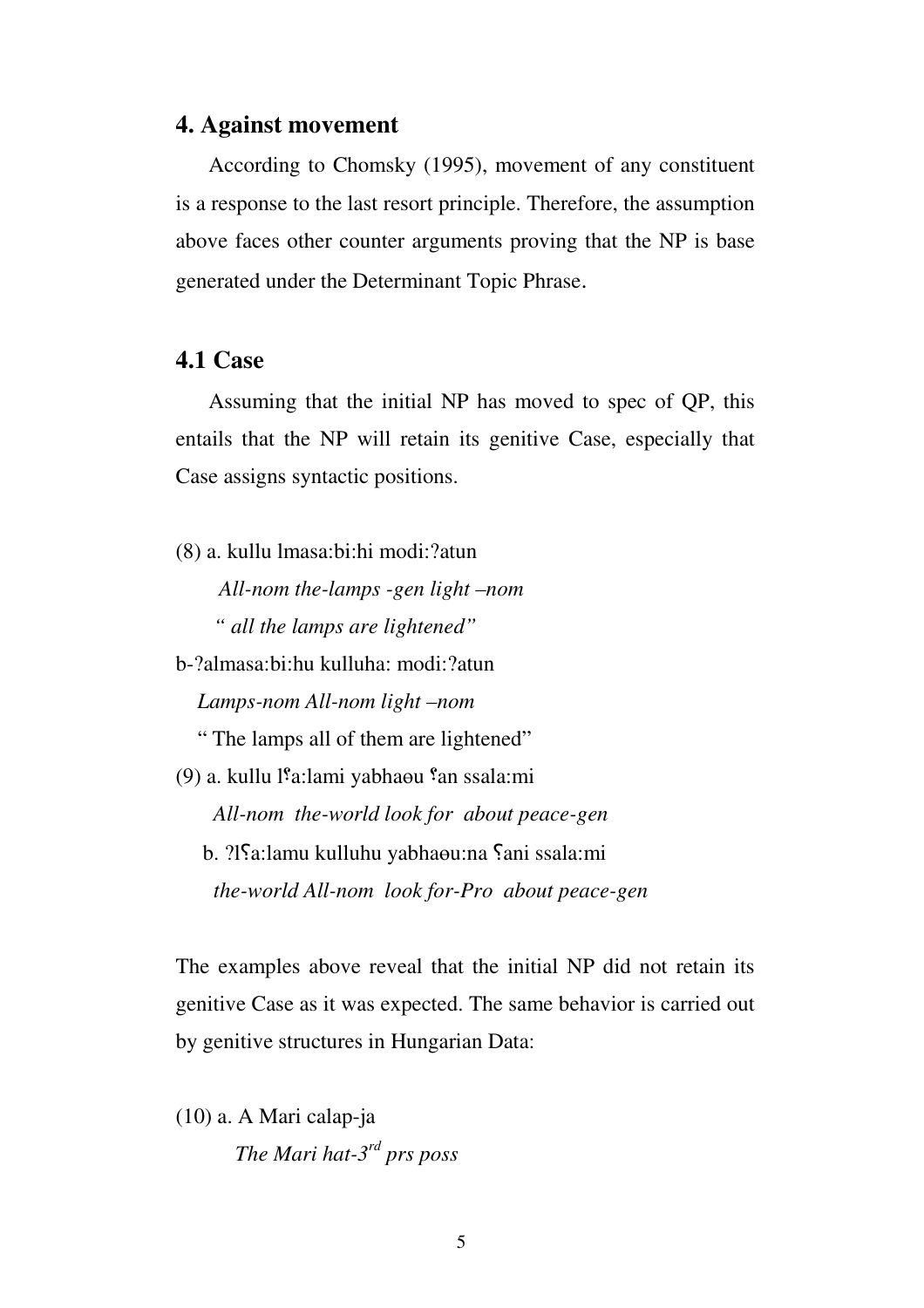b. Mari-nak a calap-ja  *Mari-dat the hat- 3rd prs poss*  c. \*Mari a kalap-ja  *Mari the hat- 3rd prs poss* 

The Hungarian Data differentiates between two types of possessors within genitive constructions; namely the possessor that precedes the article  $a$  and the possessor that follows it. While the first type of possessors assign the dative Case as in (10b), the latter type assigns the nominative Case as in (10a), while we find that the genitive construction is ungrammatical when the initial possessor retains the nominative Case as in (10c).To account for this behavior, Szabolci (1994) said that the possessor was moved to the specifier of DP as the following representation shows:

 $(11)$ [<sub>DP</sub>[<sub>spec</sub> Mari-nak][<sub>D</sub> a [<sub>NP</sub>[t kalap-ja]]]  *Mari-Dat poss hat -3rd prs poss* 

If the possessor has really moved, how can we account for the two types of Case that it bears? How can we say that Hungarian and Arabic data can check Case twice?

# **4.2 Initial NP and Barriers**

 If we assume that the initial NP in (12) has moved, this means that ECP must be respected; this that Pro is licensed

(12) arrajulu kullu  $\lceil_{DP}$  kutubihi mufi:da]  *The-man-nom all-nom books-his-gen fruitfull The man's books are fruitfull*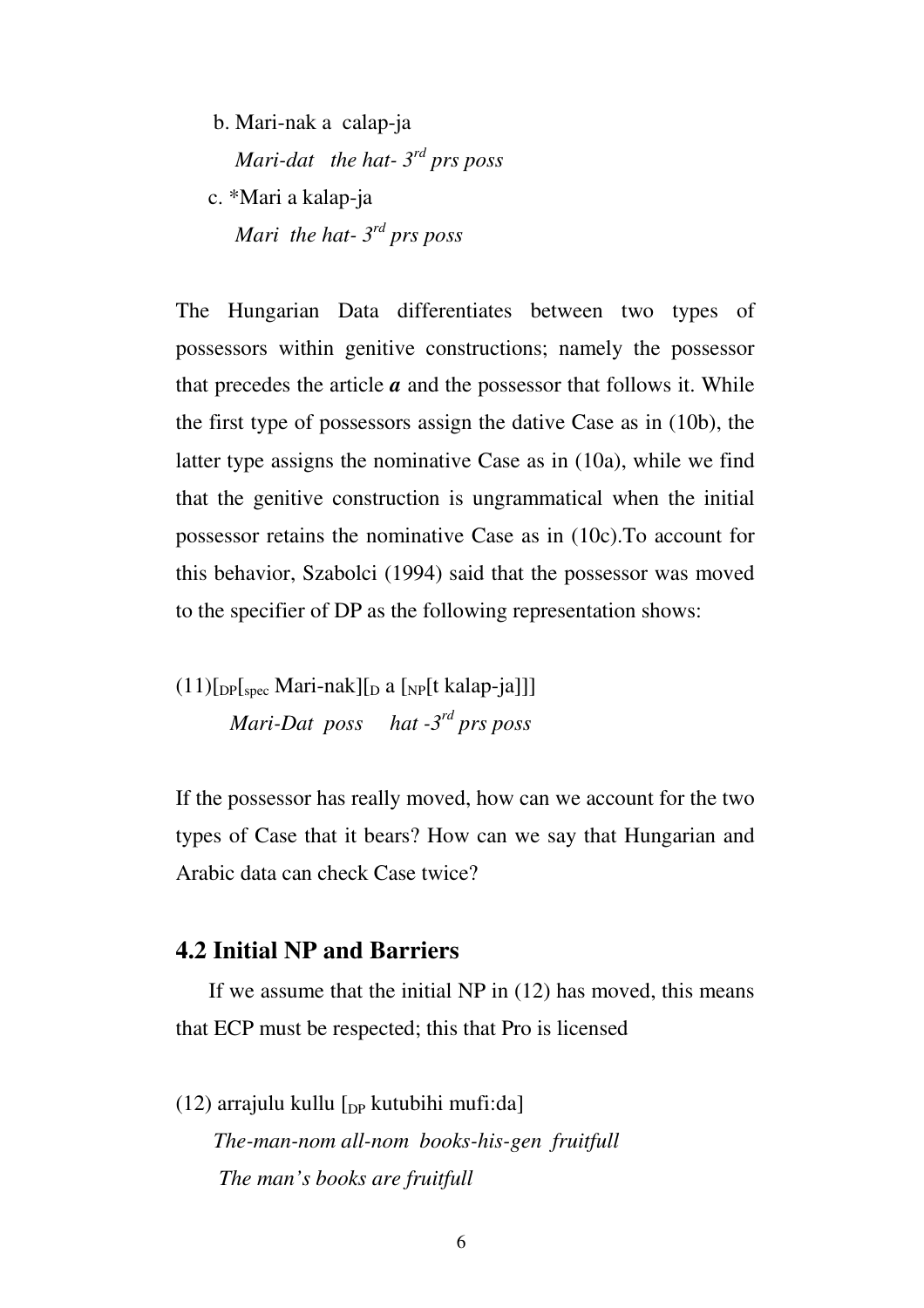What is interesting about the previous example is the grammaticality of the sentence and the licensing of Pro in the presence of barriers. According to Chomsky (1986), Genitive constructions form barriers that block the movement of any element outside the DP. With respect to Subjacency condition, we can cross over the blocking category; However, licensing a trace or a Pro can not be achieved unless there are no barriers. Therefore, in order to get rid of this dilemma, we claim that the noun phrase did not move, as a matter of fact, it is base generated under a DTP. the last assumption goes hand in hand with chomsky's (1977) assumption in which he considers that the Topic does not respect the constraints of movement. Hence, the structure of a deconstructed DP is as follows:

(13)



Kullu kutubihi

### **4.3 Casual Clash**

 According to the checking theory, Case can be checked only once. So let us check the examples in (14) to see to what extent do they respond to it.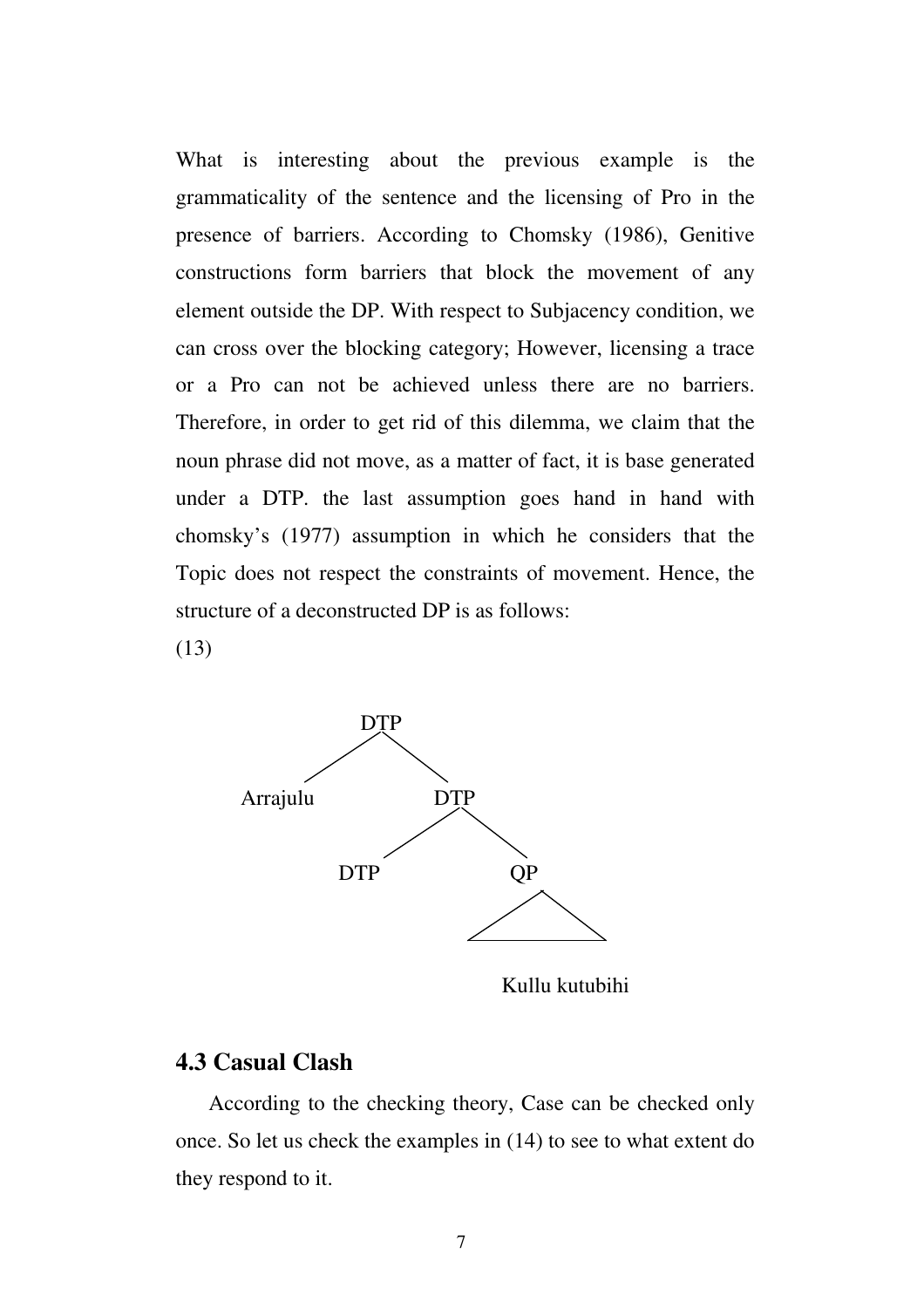(14)a. iŠtara: kullu l?a:ba:?i xaru:fan  *Buy-pst all the- fathers sheep-acc- indf All the parents bought a sheep* 

 b. iŠtara: l?a:ba:?u kulluhum xaru:fan  *buy-pst fathers-nom all-them-nom sheep-acc-indf the parents all of them bought a sheep* 

(15) a. attala:mi:ðu fi: kulli lmada:risi *The- students-nom in all-gen schools-gen The students in all the schools* 

 b. attala:mi:ðu fi: lmada:risi kulliha *The- students-nom in schools-gen all-pro-acc The students in the schools all of them* 

(16) a. sallama tta:libu kulla l?awra:ki  *Submit-pst the student-nom all the-acc papers-gen The student submitted all the papers*  b.sallama tta:libu l?awra:ka kullaha  *Submit-pst the student-nom papers-acc all-pro-acc The student submitted the papers all of them* 

As we have seen, the casual affix on the initial NPs change according to case assigner; nominative in subject position, accusative in the object position and the genitive Case in genitive structures, as opposed to the genitive Case assigned to post QP Noun Phrase. If post QP NPs are assigned the genitive case, then they must retain it when they move. This means that they will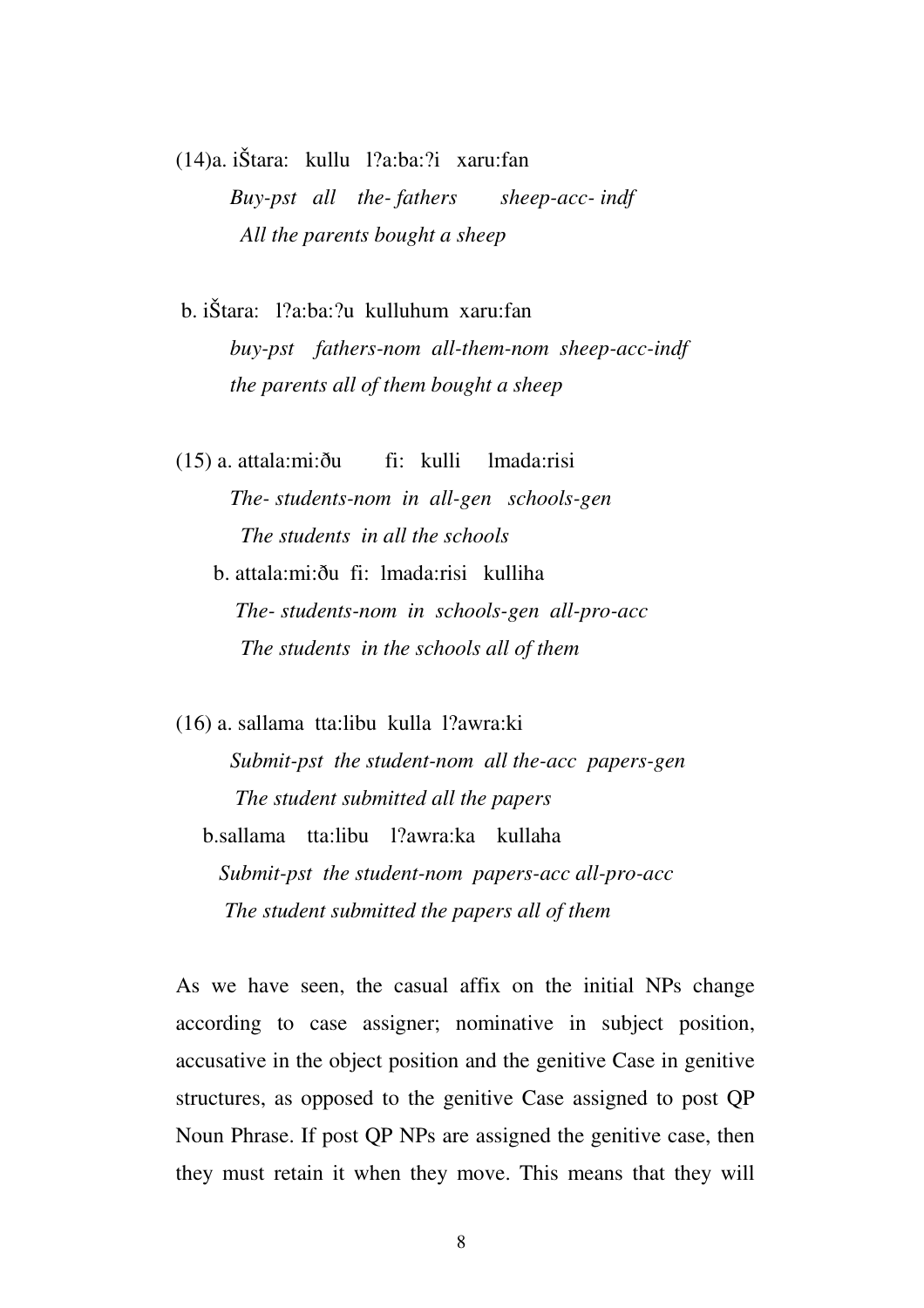resist any structural Case, a state that will cause a crash of the derivation because of double Case checking; thence casual clash. However, the examples above show no signs of casual clash an indication that the realized Case on these NPs is a default Case.

# **Concluding Note:**

In this paper, we have argued that QP-NP and NP-QP+Pro are two different structures. The latter is not derived from the first one by means of movement as they do not respect movement constraints. Therefore, we assumed that the initiale NP is base generated under a functional node namely; Topic Phrase. Accordingly, we have stipulated the following generalization:

(17) *Topic Phrase is the highest functional projection within a deconstructed DP.* 

### **References:**

25. 609-665.

Abney.S:1986.The English Noun Phrase in its Sentential Aspect.Doctoral dissertation. MIT. Cambridge.Mass. Benmamoun, E : 1999. " the Syntax of Quantifiers and Quantifier Float ".Linguistic Inquiry.Vol 30.Num 4.621-642 Borer,H: 2003.Determining Structures. Bruening, B:2002. Syntax II, Lecture 16 Notes: On WH movement.www.ling.udel.edu Chomsky, N :1986 a.Barriers,Cambridge, Mass: MIT Press. Chomsky, N : 1995. The Minimalist Program. Cambridge, Mass: MIT Press. Diesing, M : 1992. Indefinites. Linguistic Inquiry Monographs. Cambridge, Mass: MIT Press. Kayne,R. S: The Antisymmetry of Syntax.Linguistic Inquiry. The MIT Press.Cambridge.Massachusetts. Longobardi,G: 1994. " Reference and Proper Names: A Theory of N-Movement in Syntax and Logical Form".Linguistic Inquiry.Vol